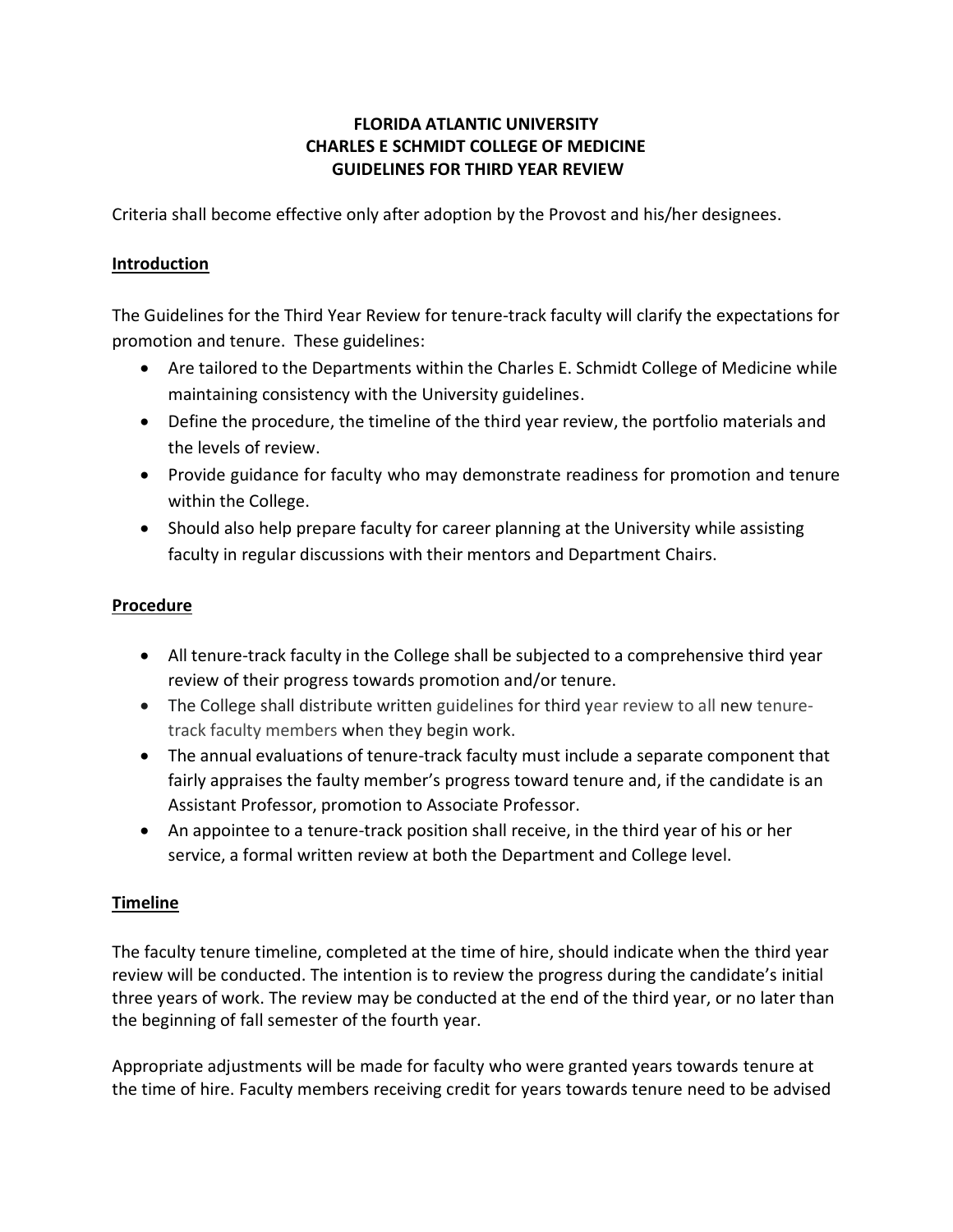that those years must be part of the third year review. If a faculty member is hired with three or more years of credit toward tenure, they may undergo a third year review as part of the hiring process, immediately upon arrival, or after one year of service at the University. These options need to be discussed and agreed upon at the time of hire.

It is the responsibility of the Chair to ensure that any candidate in their department is aware of and follows the procedures for completing the third year review, as presented in the College guidelines, in an expeditious manner. Except in unusual circumstances, the timetable to be followed is as follows:

- In January, the Dean will request the names of candidates whose third year review(s) is (are) due in the beginning of Fall from the Chair of the Department hosting the primary appointment of the candidate.
- The portfolios will be reviewed by the Department and submitted to the Dean's Office, together with the letter from the Chair, according to the College's timetable for third year reviews.
- The College Promotion and Tenure Committee will review the portfolios and present a report to the Dean normally within two to three weeks of submission to the Dean's Office.

# **Portfolio Materials**

The candidates are responsible for producing a portfolio describing their achievements and accomplishments in the past three years using the "*University Tenure and Promotion Portfolio Preparation"* document as a guide.

Specifically, the materials that must be included in the portfolio will include:

- An up-to-date curriculum vitae along with documentation of all activities with a focus on those activities which constitute the major portion of the faculty member's assignment, i.e., teaching, research and scholarship, administration and service, and/or clinical work. Information can include, but is not limited to, courses taught and developed, curriculum development and evaluation, graduate student supervision, grants submitted or funded, papers published, participation at conferences, clinical teaching, service, etc., during the years subject to review.
- A self-evaluation.
- An outline of future work and plans.
- Two in-class evaluations of teaching carried out by senior faculty members.
- Table of student assessments of teaching, i.e., the rating of instructor.
- Copies of Annual Assignments.
- Copies of Annual Evaluations, which include statements on progress towards tenure.
- A copy of the Department Criteria for Promotion and Tenure and these guidelines for third year review.